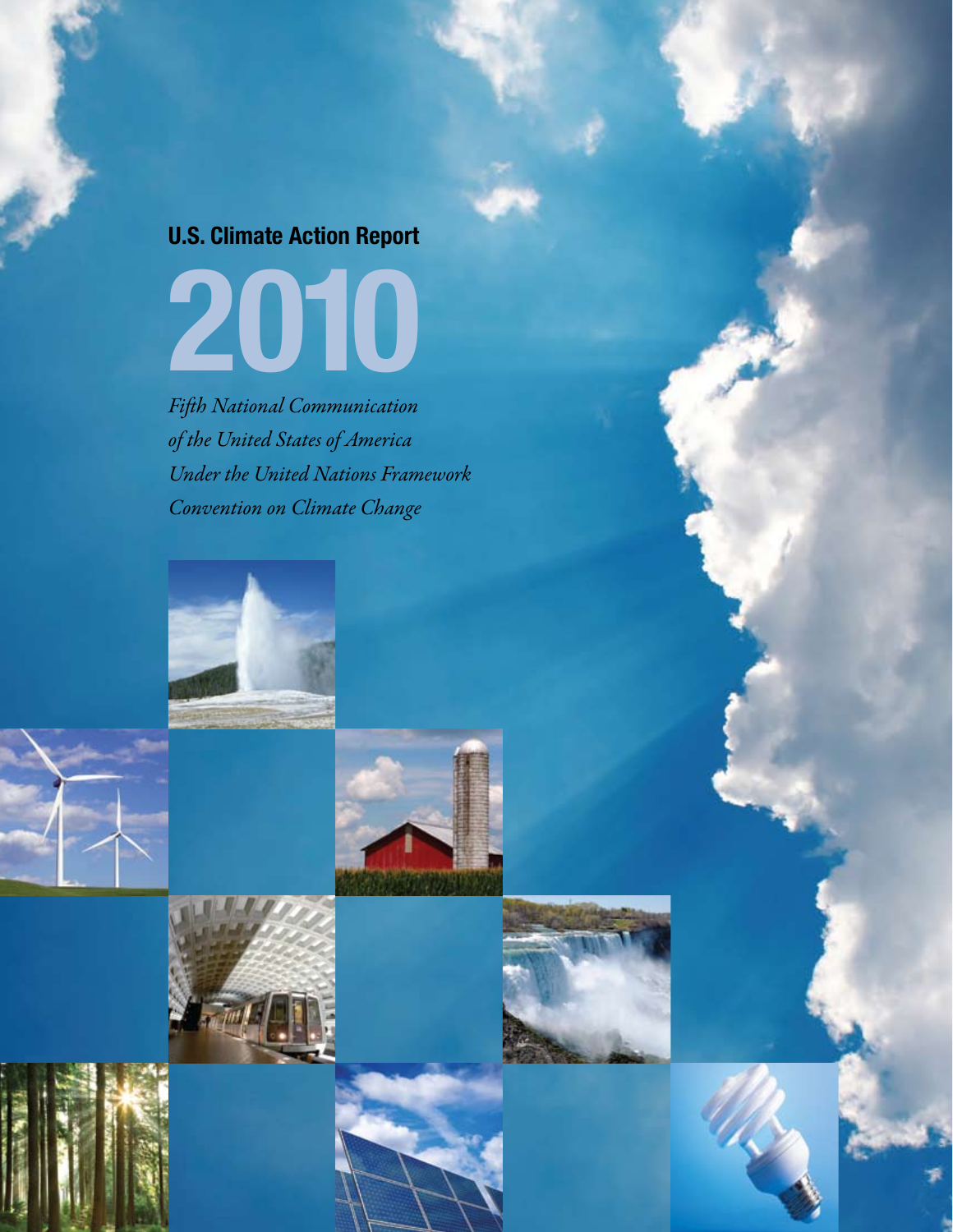#### U.S. Climate Action Report

2010

*Fifth National Communication of the United States of America Under the United Nations Framework Convention on Climate Change*



You may electronically download or order a hard copy of this document from the following U.S. Department of State Web site: http://www.state.gov/g/oes/rls/rpts/car/index.htm

This document may be cited as follows: United States Department of State. *U.S. Climate Action Report 2010.* Washington: Global Publishing Services, June 2010.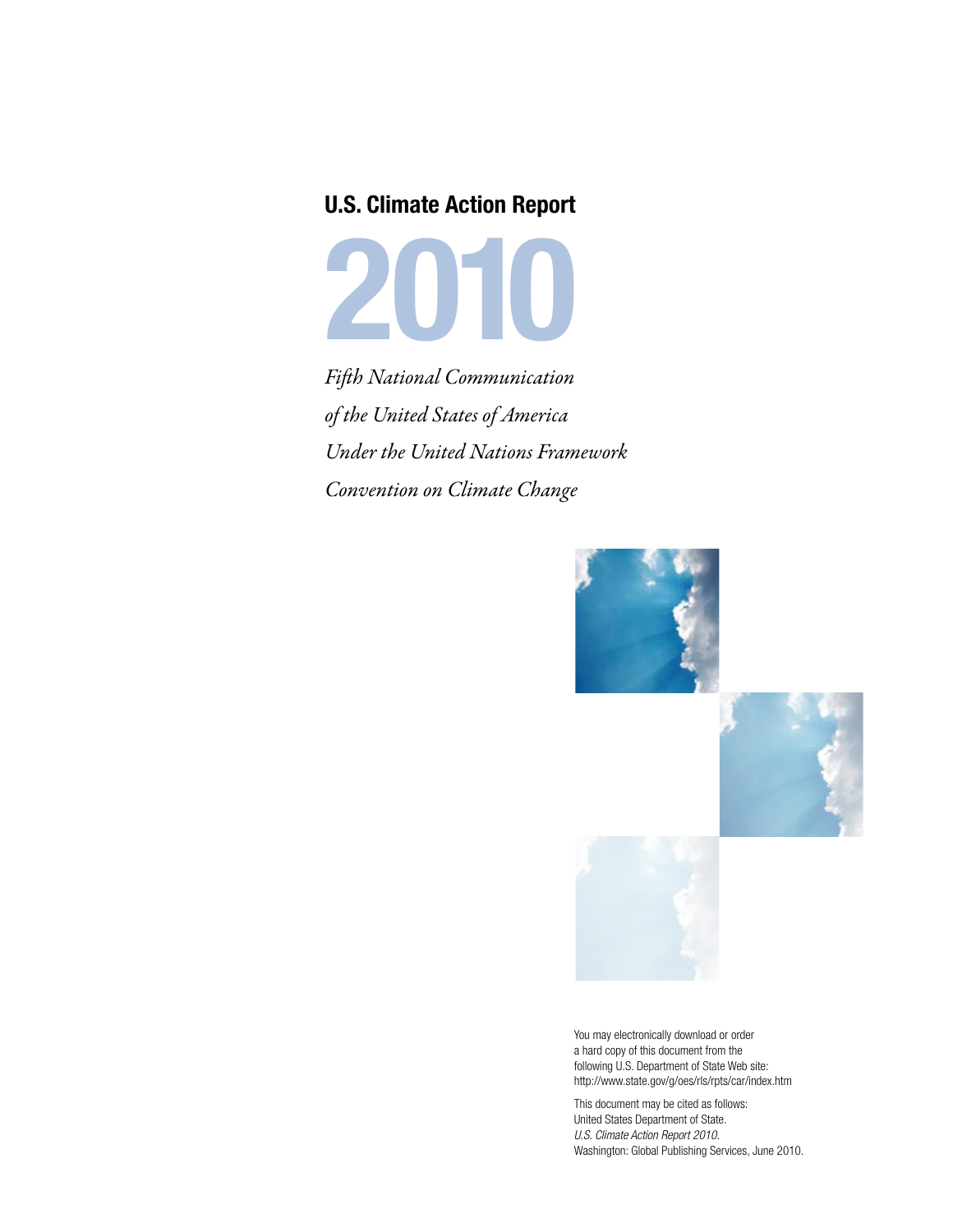

| <b>Executive Summary</b>                       |   |
|------------------------------------------------|---|
| <b>National Circumstances</b>                  | 4 |
| Greenhouse Gas Inventory                       | 5 |
| <b>Policies and Measures</b>                   | 5 |
| Projected Greenhouse Gas Emissions             | 5 |
| <b>Impacts and Adaptation</b>                  | 6 |
| Financial Resources and Transfer of Technology |   |
| <b>Research and Systematic Observation</b>     | 8 |
| Education, Training, and Outreach              | 8 |



| <b>National Circumstances</b>                          | 9        |
|--------------------------------------------------------|----------|
| <b>Government Structure</b>                            | 9        |
| <b>Executive Branch</b>                                | 9        |
| Legislative Branch                                     | 10       |
| Judicial Branch                                        | 10       |
| Governance of Energy and Climate Change Policy         | 10       |
| <b>Population Profile</b>                              | 10       |
| Geographic Profile                                     | 11       |
| Climate Profile                                        | 11       |
| <b>Economic Profile</b>                                | 12       |
| <b>Energy Reserves and Production</b>                  | 12       |
| <b>Fossil Fuels</b>                                    | 13       |
| Nuclear Energy                                         | 13       |
| Renewable Energy                                       | 13       |
| Electricity                                            | 14<br>14 |
| <b>Energy Consumption</b><br><b>Residential Sector</b> | 15       |
| <b>Commercial Sector</b>                               | 16       |
| <b>Industrial Sector</b>                               | 16       |
| <b>Transportation Sector</b>                           | 16       |
| <b>Federal Government</b>                              | 17       |
| Transportation                                         | 17       |
| <b>Highway Vehicles</b>                                | 18       |
| Air Carriers                                           | 18       |
| Freight                                                | 18       |
| Industry                                               | 18       |
| Waste                                                  | 19       |
| <b>Building Stock and Urban Structure</b>              | 19       |
| <b>Residential Buildings</b>                           | 19       |
| <b>Commercial Buildings</b>                            | 19       |
| <b>Agriculture and Grazing</b>                         | 20       |
| Forests                                                | 20       |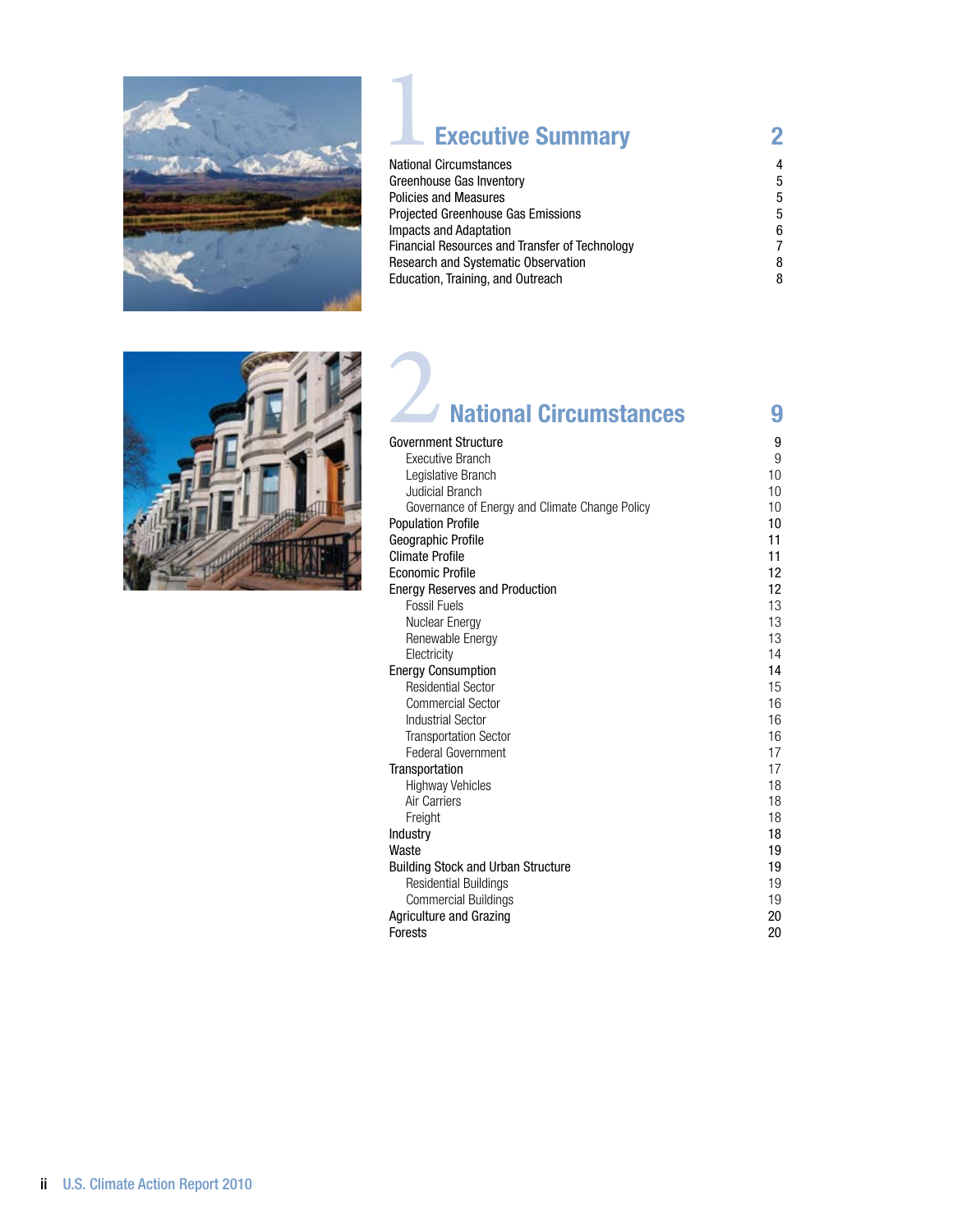

## **3Creenhouse Gas Inventory**<br>Background Information<br>Recent Trends in U.S. Greenhouse Gas Emissions and Sinks<br>23

| <b>Background Information</b>                            | 23 |
|----------------------------------------------------------|----|
| Recent Trends in U.S. Greenhouse Gas Emissions and Sinks | 23 |
| Carbon Dioxide Emissions                                 | 24 |
| Methane Emissions                                        | 30 |
| Nitrous Oxide Emissions                                  | 31 |
| HFC, PFC, and $SF6$ Emissions                            | 31 |
| Overview of Sector Emissions and Trends                  | 32 |
| Energy                                                   | 32 |
| <b>Industrial Processes</b>                              | 33 |
| Solvent and Other Product Use                            | 33 |
| Agriculture                                              | 33 |
| Land Use, Land-Use Change, and Forestry                  | 33 |
| Waste                                                    | 34 |
| Emissions by Economic Sector                             | 34 |
| Indirect Greenhouse Gases                                | 36 |



#### **Policies and Measures** 39<br>
ies and Measures<br>
tives Since the 2006 CAR<br>
41 Federal Policies and Measures New Initiatives Since the 2006 CAR Progress and Projections for Reducing U.S. GHG Emissions 44 Energy: Residential and Commercial Sectors 44 Energy: Industrial Sector 47 Energy: Supply 48 Transportation 51  $\frac{1}{2}$  Industry: Non-CO<sub>2</sub> 54<br>Agriculture 56 Agriculture Forestry 58 Waste Management 58<br>Cross-Sectoral 59 Cross-Sectoral Federal Government Programs 61 Nonfederal Policies and Measures 61 Direct Greenhouse Gas Policies and Measures 61 Clean Energy and Energy Efficiency Policies and Measures 62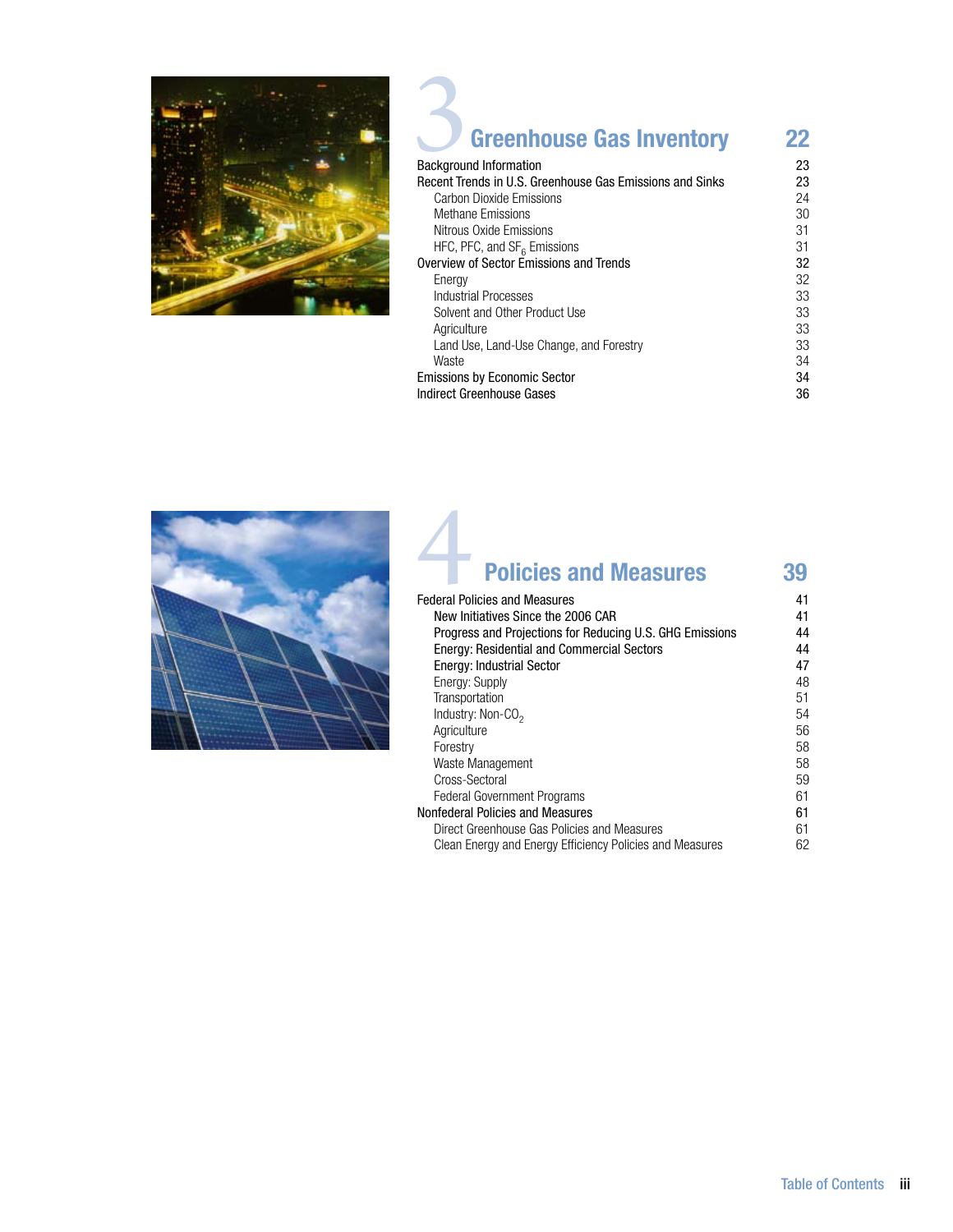

### Projected Greenhouse Gas Emissions **76** Kalendaries

| Administration Policy and Goals                       | 76 |
|-------------------------------------------------------|----|
| Chapter Overview                                      | 77 |
| U.S. Greenhouse Gas Emissions: 2000–2020              | 77 |
| Trends in Total Greenhouse Gases                      | 77 |
| Carbon Dioxide Emissions                              | 78 |
| Non-Carbon Dioxide Emissions                          | 79 |
| <b>Bunker Fuels</b>                                   | 80 |
| Sequestration                                         | 80 |
| Adjustments                                           | 80 |
| Sectoral Carbon Dioxide Emissions                     | 80 |
| Assumptions Used to Estimate Future GHG Emissions     | 82 |
| Changes Between the 2006 CAR and the 2010 CAR.        |    |
| Including the Effects of New Policies and Measures    | 82 |
| Description of NEMS and Methodology                   | 83 |
| Key Uncertainties Affecting Projected GHG Emissions   | 84 |
| Long-Term Greenhouse Gas Emission Projections to 2050 | 85 |



#### Vulnerability Assessment, Climate Change Impacts, and Adaptation Measures 86 Global Clin

| Global Climate Change Impacts in the United States                   | 87 |
|----------------------------------------------------------------------|----|
| Some Key U.S. Vulnerabilities                                        | 88 |
| Water and Energy                                                     | 88 |
| Transportation                                                       | 89 |
| <b>Public Health</b>                                                 | 89 |
| Ecosystems                                                           | 90 |
| Coasts                                                               | 90 |
| Sample Research, Assessments, and Activities Pertaining              |    |
| to Vulnerability, Impacts, and Adaptation                            | 90 |
| International Activities                                             | 90 |
| Activities at Local to National Scales                               | 91 |
| Regional Activities                                                  | 93 |
| <b>State Activities</b>                                              | 93 |
| Sample U.S. Assessment and Adaptation Activities in Specific Sectors | 93 |
| Water Resources                                                      | 93 |
| Ecosystems                                                           | 95 |
| <b>Public Health</b>                                                 | 95 |
| Coasts                                                               | 96 |
| Transportation                                                       | 97 |
| Energy                                                               | 97 |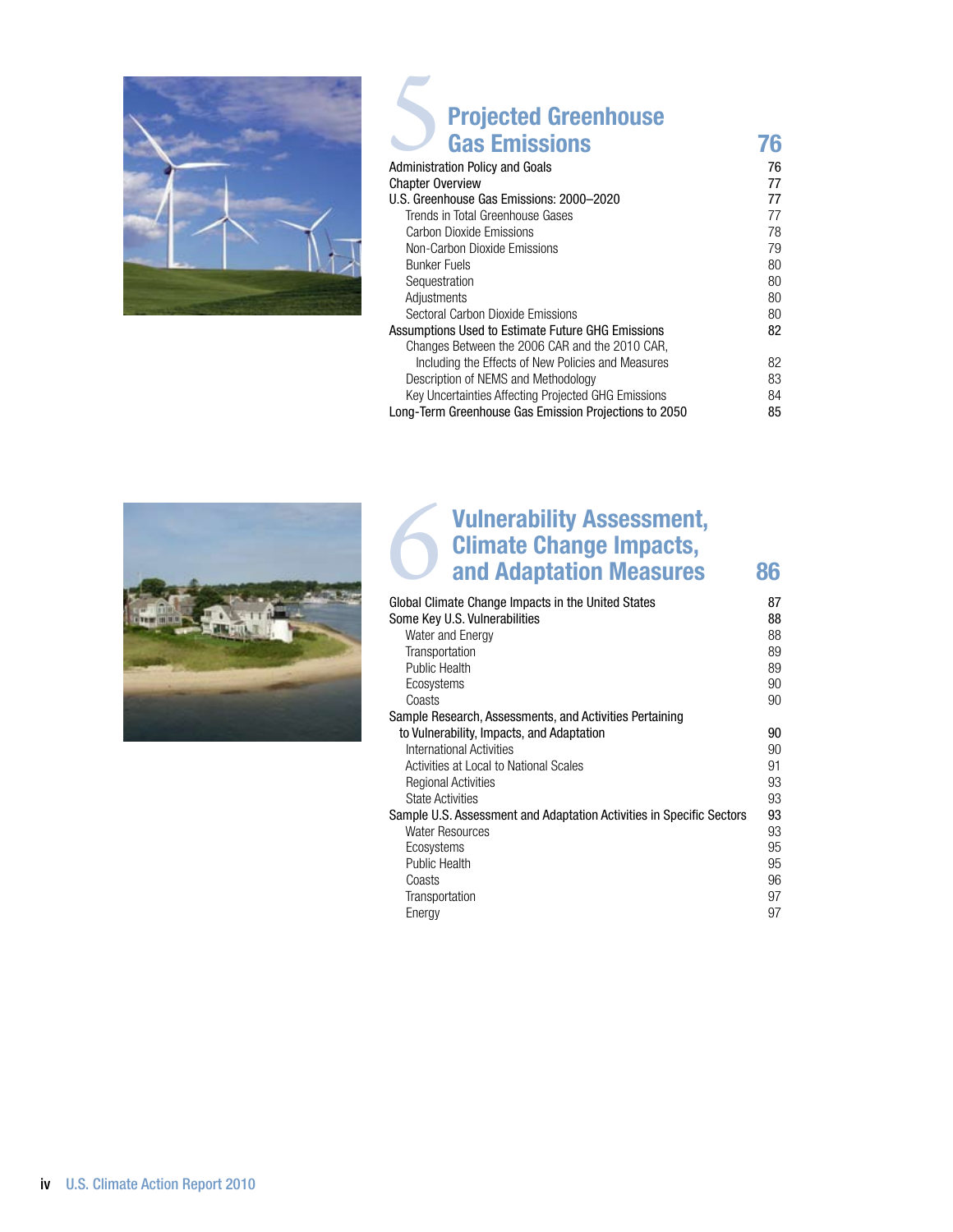

## Financial Resources<br>
and Technology Transfer 98

| U.S. Financial and Technical Assistance by Agency                         | 99  |
|---------------------------------------------------------------------------|-----|
| U.S. Agency for International Development                                 | 99  |
| U.S. Environmental Protection Agency                                      | 101 |
| U.S. Department of Energy                                                 | 101 |
| U.S. Department of State                                                  | 101 |
| U.S. Department of Agriculture                                            | 101 |
| National Aeronautics and Space Administration                             | 102 |
|                                                                           | 102 |
| U.S. Department of Commerce                                               | 102 |
| Millennium Challenge Corporation<br>Major U.S. Cross-Cutting Initiatives  | 103 |
|                                                                           | 103 |
| <b>USAID Global Change Program</b><br>World Bank Climate Investment Funds |     |
|                                                                           | 103 |
| Global Hunger and Food Security Initiative                                | 103 |
| Global Earth Observation System of Systems                                | 103 |
| U.S. Mitigation Programs, Excluding Forest Programs                       | 104 |
| Major Economies Forum on Energy and Climate                               | 104 |
| Asia-Pacific Partnership on Clean Development and Climate                 | 104 |
| Methane to Markets Partnership                                            | 104 |
| Carbon Sequestration Leadership Forum                                     | 105 |
| U.S.-China Clean Energy Research Center                                   | 105 |
| U.S.-India Clean Energy Research Center                                   | 105 |
| U.S. Climate Technology Cooperation Gateway                               | 105 |
| EPA Partnership for Clean Fuels and Vehicles-                             |     |
| International Diesel Retrofit Projects                                    | 105 |
| EPA Programs for Energy Efficiency                                        | 106 |
| Greenhouse Gas Inventory Improvement Project                              | 106 |
| ECO-Asia                                                                  | 106 |
| DOE National Laboratory Expert Technical Support                          | 107 |
| Global Bioenergy Partnership                                              | 107 |
| International Partnership for Energy Efficiency Cooperation               | 107 |
| International Renewable Energy Agency                                     | 107 |
| Climate Technology Initiative                                             | 107 |
| Renewable Energy and Energy Efficiency Partnership                        | 108 |
| U.S. Forest Programs and Partnerships                                     | 108 |
| Forest Carbon Partnership Facility                                        | 108 |
| <b>Tropical Forest Conservation Act</b>                                   | 108 |
| Initiative for Conservation in the Andean Amazon                          | 109 |
| Forest, Climate & Community Alliance                                      | 109 |
| International Small Group and Tree Planting Program                       | 109 |
| Center for International Forestry Project                                 | 109 |
| Forest Carbon Calculator                                                  | 109 |
| USAID/USFS Interagency Agreement                                          | 110 |
| Illegal Logging and Forest Trade                                          | 110 |
|                                                                           | 110 |
| Standing Forest Conservation Markets Initiative                           |     |
| U.S. Vulnerability and Adaptation Programs                                | 110 |
| <b>Adaptation Guidance Manuals</b>                                        | 110 |
| Earth Observations for Decision Support                                   | 111 |
| Climate One Stop                                                          | 111 |
| Regional Climate Outlook Forums                                           | 111 |
| Resource-Sharing Partnerships for Sustained                               |     |
| Ocean-Climate Observations                                                | 111 |
| International Research Institute for Climate and Society                  | 112 |
| Coral Triangle Initiative on Coral Reefs, Fisheries, and Food Security    | 112 |
| Famine Early Warning System Network                                       | 112 |
| <b>RANET Program</b>                                                      | 113 |
| <b>Disaster Preparedness Activities</b>                                   | 113 |
| International Technical Assistance Program                                | 113 |
| U.S. Trade and Development Financing                                      | 113 |
| Overseas Private Investment Corporation                                   | 114 |
| Export-Import Bank                                                        | 114 |
| <b>USAID Development Credit Authority</b>                                 | 115 |
| <b>USAID Global Development Alliance</b>                                  | 115 |
| U.S. Trade and Development Agency                                         | 115 |
| U.S. Private-Sector Assistance                                            | 116 |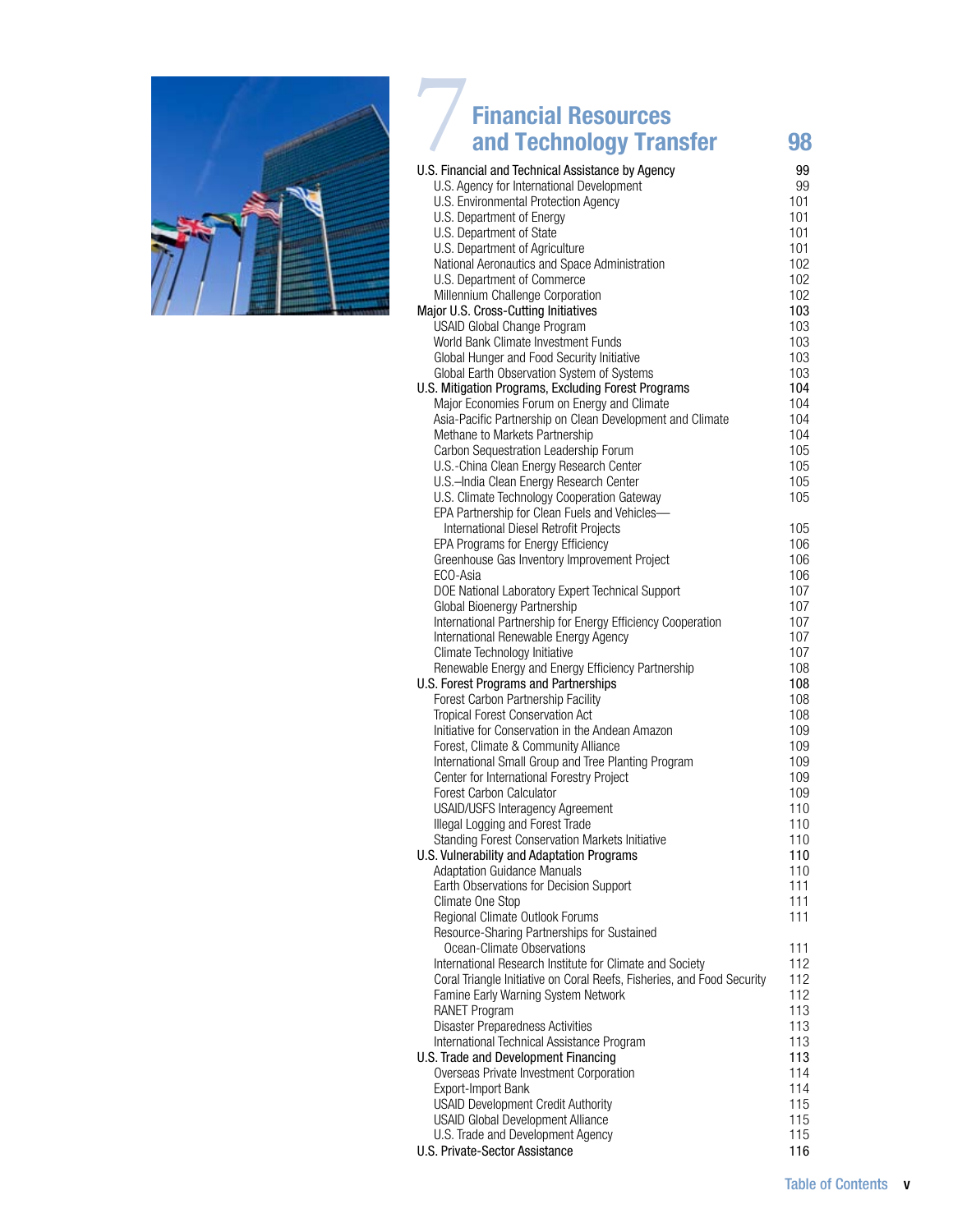

# Research and<br>
Systematic Observation 121<br>
Research on Global Change 121

| Research on Global Change                  | 121 |
|--------------------------------------------|-----|
| U.S. Global Change Research Program        | 122 |
| <b>Systematic Observations</b>             | 123 |
| Documentation of U.S. Climate Observations | 125 |
| Data Management                            | 132 |
| Technology for Global Change               | 134 |
| U.S. Climate Change Technology Program     | 134 |
| Energy End Use and Infrastructure          | 134 |
| <b>Energy Supply</b>                       | 135 |
| Carbon Capture and Sequestration           | 136 |
| Other Greenhouse Gases                     | 136 |
| Measuring and Monitoring                   | 137 |
| <b>Basic Science</b>                       | 137 |
| Multilateral Research and Collaboration    | 137 |



#### Education, Training, and Outreach 139

| <b>Education, Training,</b><br>and Outreach              | 139 |
|----------------------------------------------------------|-----|
| Updates Since the 2006 U.S. Climate Action Report        | 140 |
| <b>Federal Programmatic Coordination</b>                 | 140 |
| Overview of National Efforts to Engage the United States |     |
| on Climate Change                                        | 140 |
| Federal Agency Education, Training, and Outreach         |     |
| Program Overviews                                        | 141 |
| U.S. Global Change Research Program                      | 141 |
| U.S. Department of Commerce                              | 142 |
| U.S. Department of Energy                                | 142 |
| U.S. Department of the Interior                          | 142 |
| U.S. Department of Transportation                        | 143 |
| National Aeronautics and Space Administration            | 143 |
| U.S. National Science Foundation                         | 143 |
| Smithsonian Institution                                  | 143 |
| U.S. Agency for International Development                | 144 |
| U.S. Department of Agriculture                           | 144 |
| U.S. Environmental Protection Agency                     | 144 |



#### Appendices 161 A: Emission Trends 162 B: Bibliography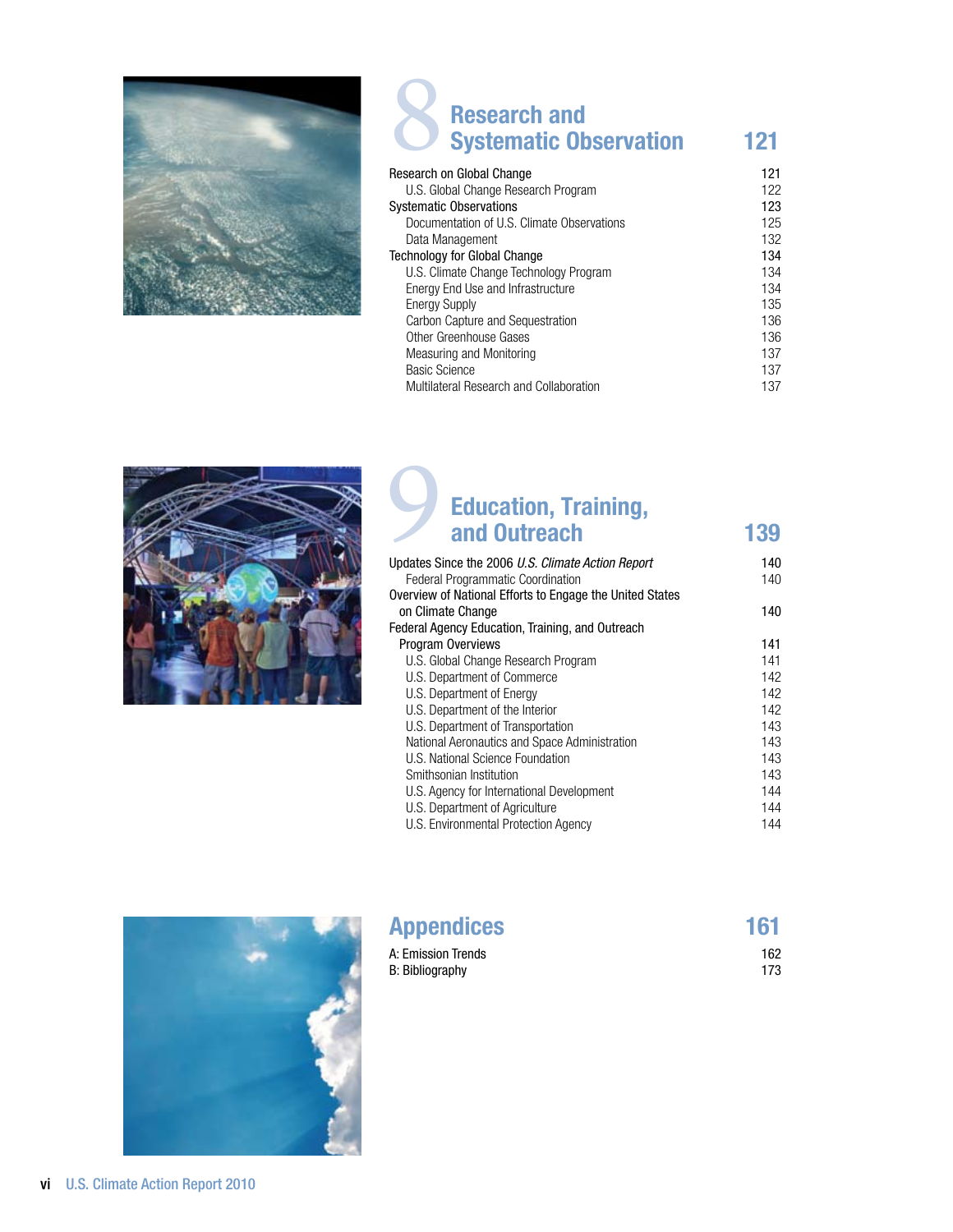#### Acronyms and Abbreviations

| <b>3D-VIEW</b>  | three-dimensional Virtual Interactive                                 | <b>BFI</b>       | <b>Biofuels Initiative</b>                                               |
|-----------------|-----------------------------------------------------------------------|------------------|--------------------------------------------------------------------------|
|                 | Environmental Worlds                                                  | <b>BIE</b>       | Bureau of Indian Education                                               |
| <b>AAVP</b>     | ARM Aerial Vehicles Program                                           | <b>BLM</b>       | Bureau of Land Management                                                |
| <b>AAVSHTO</b>  | American Association of State<br>Highway Transportation Officials     | <b>BOR</b>       | Bureau of Reclamation                                                    |
| <b>ac</b>       | acre                                                                  | <b>BRDI</b>      | Biomass Research and Development<br>Initiative                           |
| <b>ACRF</b>     | Atmospheric Radiation Measurement<br><b>Climate Research Facility</b> | <b>BTS</b>       | Bureau of Transportation Statistics                                      |
| <b>ADAGE</b>    | Applied Dynamic Analysis of the<br>Global Economy                     | <b>Btu</b><br>°C | British thermal unit<br>degree Centigrade                                |
|                 |                                                                       | $C_2F_6$         | hexafluoroethane                                                         |
| AE <sub>0</sub> | <b>Annual Energy Outlook</b>                                          |                  |                                                                          |
| <b>AERONET</b>  | <b>AErosol RObotic NETwork</b>                                        | $C_4F_{10}$      | perfluorobutane                                                          |
| <b>AFCI</b>     | Advanced Fuel Cycle Initiative                                        | $C_6F_{14}$      | perfluorohexane                                                          |
| <b>AGAGE</b>    | Advanced Global Atmospheric Gases                                     | <b>C&amp;D</b>   | commercialization and deployment                                         |
|                 | Experiment                                                            | <b>CAAFI</b>     | <b>Commercial Aviation Alternative Fuels</b>                             |
| <b>AIRS</b>     | Atmospheric InfraRed Sounder                                          |                  | Initiative                                                               |
| <b>ALU</b>      | agriculture and land use                                              | <b>CAFE</b>      | Corporate Average Fuel Economy                                           |
| <b>AMS</b>      | American Meteorological Society                                       | <b>CALIPSO</b>   | Cloud-Aerosol Lidar and Infrared                                         |
| <b>ANL</b>      | Argonne National Laboratory                                           |                  | Pathfinder Satellite Observation                                         |
| <b>AON</b>      | Arctic Observing Network                                              | <b>CAR</b>       | <b>U.S. Climate Action Report</b>                                        |
| <b>APP</b>      | Asia-Pacific Partnership on Clean<br>Development and Climate          | <b>CATHALAC</b>  | Water Center for the Humid Tropics<br>of Latin America and the Caribbean |
| <b>ARM</b>      | Atmospheric Radiation Measurement                                     | <b>CBI</b>       | Net-Zero Energy Commercial<br><b>Building Initiative</b>                 |
| <b>ARPA-E</b>   | Advanced Research and Projects<br>Agency-Energy                       | <b>CBM</b>       | coalbed methane                                                          |
| <b>ARRA</b>     | American Recovery and Reinvestment<br>Act of 2009                     | <b>CCCSTI</b>    | Committee on Climate Change<br>Science and Technology Integration        |
| <b>ARS</b>      | Agricultural Research Service                                         | <b>CCD</b>       | Climate Change Division                                                  |
| <b>A-Train</b>  | Afternoon Train                                                       | <b>CCLI</b>      | Course, Curriculum, and Laboratory<br>Improvement                        |
| <b>AZA</b>      | Association of Zoos and Aquariums                                     | <b>CCPI</b>      | Clean Coal Power Initiative                                              |
| <b>BCF</b>      | billion cubic feet                                                    | <b>CCRI</b>      | Climate Change Research Initiative                                       |
| <b>BEA</b>      | Bureau of Economic Analysis                                           | <b>CCS</b>       |                                                                          |
| <b>BER</b>      | Office of Biological and Environmental                                |                  | carbon capture and sequestration                                         |
|                 | Research                                                              | <b>CCSP</b>      | U.S. Climate Change Science Program                                      |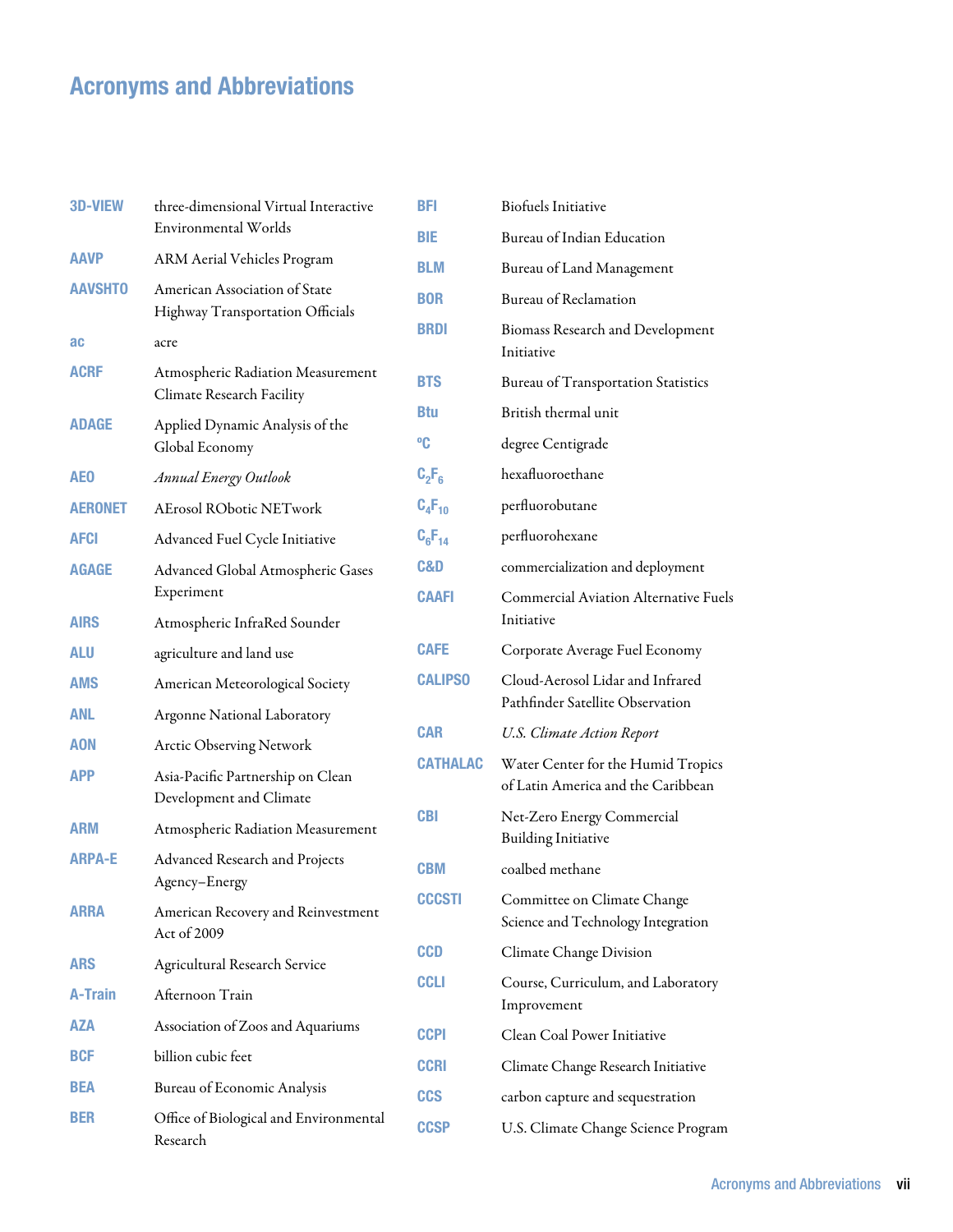| <b>CCTP</b>         | Climate Change Technology Program                        | <b>COP</b>               |
|---------------------|----------------------------------------------------------|--------------------------|
| <b>CDCP</b>         | Clean Development and Climate                            | <b>CPO</b>               |
|                     | Program                                                  | <b>CPT</b>               |
| CEA                 | Council of Economic Advisers                             | <b>CRC-URI</b>           |
| <b>CENR</b>         | Committee on Environment and<br><b>Natural Resources</b> | CrIS                     |
| CEQ                 | Council on Environmental Quality                         | <b>CRN</b>               |
| <b>CERES</b>        | Clouds and the Earth's Radiant Energy<br>System          | <b>CRP</b>               |
| <b>CESN</b>         | Climate Effects Science Network                          | <b>CSLF</b>              |
| <b>CFC</b>          | chlorofluorocarbon                                       | <b>CSP</b>               |
| <b>CFP</b>          | Climate Friendly Parks                                   | <b>CSREES</b>            |
| CH,                 | methane                                                  |                          |
| <b>CHE</b>          | NSF Division of Chemistry                                | <b>CTA</b>               |
| <b>CHECK</b>        | Climate Change Emission Calculator                       | <b>CTI</b>               |
|                     | Kit                                                      | <b>CTI</b>               |
| <b>CHP</b>          | combined heat and power                                  | <b>CTIC</b>              |
| <b>CIFs</b>         | Climate Investment Funds                                 |                          |
| <b>CIG</b>          | Climate Impacts Group                                    | <b>DAAC</b>              |
| <b>CIWG</b>         | Communications Interagency Working<br>Group              | <b>DCA</b><br><b>DEP</b> |
| <b>CLASS</b>        | Comprehensive Large Array-data<br>Stewardship System     | <b>DERA</b>              |
| CLD                 | Climate and Large-scale Dynamics                         | <b>DMR</b>               |
| <b>CLIMAS</b>       | Climate Assessment for the Southwest                     | <b>DMS</b>               |
| <b>CLIP</b>         | Climate Leadership In Parks                              | <b>DOC</b>               |
| <b>CMAQ</b>         | Congestion Mitigation and Air Quality                    | <b>DOD</b>               |
| CMG                 | Collaboration in Mathematical                            | <b>DOE</b>               |
|                     | Geosciences                                              | <b>DOI</b>               |
| <b>CMOP</b>         | Coalbed Methane Outreach Program                         | <b>DOS</b>               |
| <b>CNES</b>         | Centre National d'Etudes Spatiales                       | <b>DOT</b>               |
| <b>CNRS</b>         | Centre Nationale de Recherche<br>Scientifique            | <b>ECO-Asia</b>          |
| CO                  | carbon monoxide                                          | <b>ECV</b>               |
| $\mathbf{C0}_2$     | carbon dioxide                                           | EDA                      |
| CO <sub>2</sub> Eq. | carbon dioxide equivalents                               | EDG                      |
| <b>COL</b>          | combined license                                         | <b>EECBG</b>             |
| <b>CommEd</b>       | Communications and Education                             |                          |

| <b>COP</b>     | Conference of the Parties                                         |  |  |
|----------------|-------------------------------------------------------------------|--|--|
| <b>CPO</b>     | Climate Program Office                                            |  |  |
| CPT            | <b>Climate Process and Modeling Teams</b>                         |  |  |
| <b>CRC-URI</b> | The Coastal Resources Center at the<br>University of Rhode Island |  |  |
| <b>CrIS</b>    | Cross-track Infrared Sounder                                      |  |  |
| <b>CRN</b>     | Climate Reference Network                                         |  |  |
| <b>CRP</b>     | <b>Conservation Reserve Program</b>                               |  |  |
| <b>CSLF</b>    | Carbon Sequestration Leadership<br>Forum                          |  |  |
| <b>CSP</b>     | Conservation Stewardship Program                                  |  |  |
| <b>CSREES</b>  | Cooperative State Research, Education,<br>and Extension Service   |  |  |
| <b>CTA</b>     | conservation technical assistance                                 |  |  |
| CTI            | Climate Technology Initiative                                     |  |  |
| <b>CTI</b>     | Coral Triangle Initiative                                         |  |  |
| <b>CTIC</b>    | Conservation Technology Information<br>Center                     |  |  |
| <b>DAAC</b>    | Distributed Active Archive Center                                 |  |  |
| DCA            | Development Credit Authority                                      |  |  |
| DEP            | Department of Environmental<br>Protection                         |  |  |
| DERA           | Diesel Emissions Reduction Act                                    |  |  |
| <b>DMR</b>     | NSF Division of Materials Research                                |  |  |
| <b>DMS</b>     | NSF Division of Mathematical Science                              |  |  |
| <b>DOC</b>     | U.S. Department of Commerce                                       |  |  |
| <b>DOD</b>     | U.S. Department of Defense                                        |  |  |
| <b>DOE</b>     | U.S. Department of Energy                                         |  |  |
| DOI            | U.S. Department of the Interior                                   |  |  |
| <b>DOS</b>     | U.S. Department of State                                          |  |  |
| DOT            | U.S. Department of Transportation                                 |  |  |
| ECO-Asia       | Environmental Cooperation-Asia                                    |  |  |
| ECV            | essential climate variable                                        |  |  |
| EDA            | Economic Development Administration                               |  |  |
| <b>EDG</b>     | <b>EOS Data Gateway</b>                                           |  |  |
| <b>EECBG</b>   | Energy Efficiency and Conservation<br><b>Block Grant</b>          |  |  |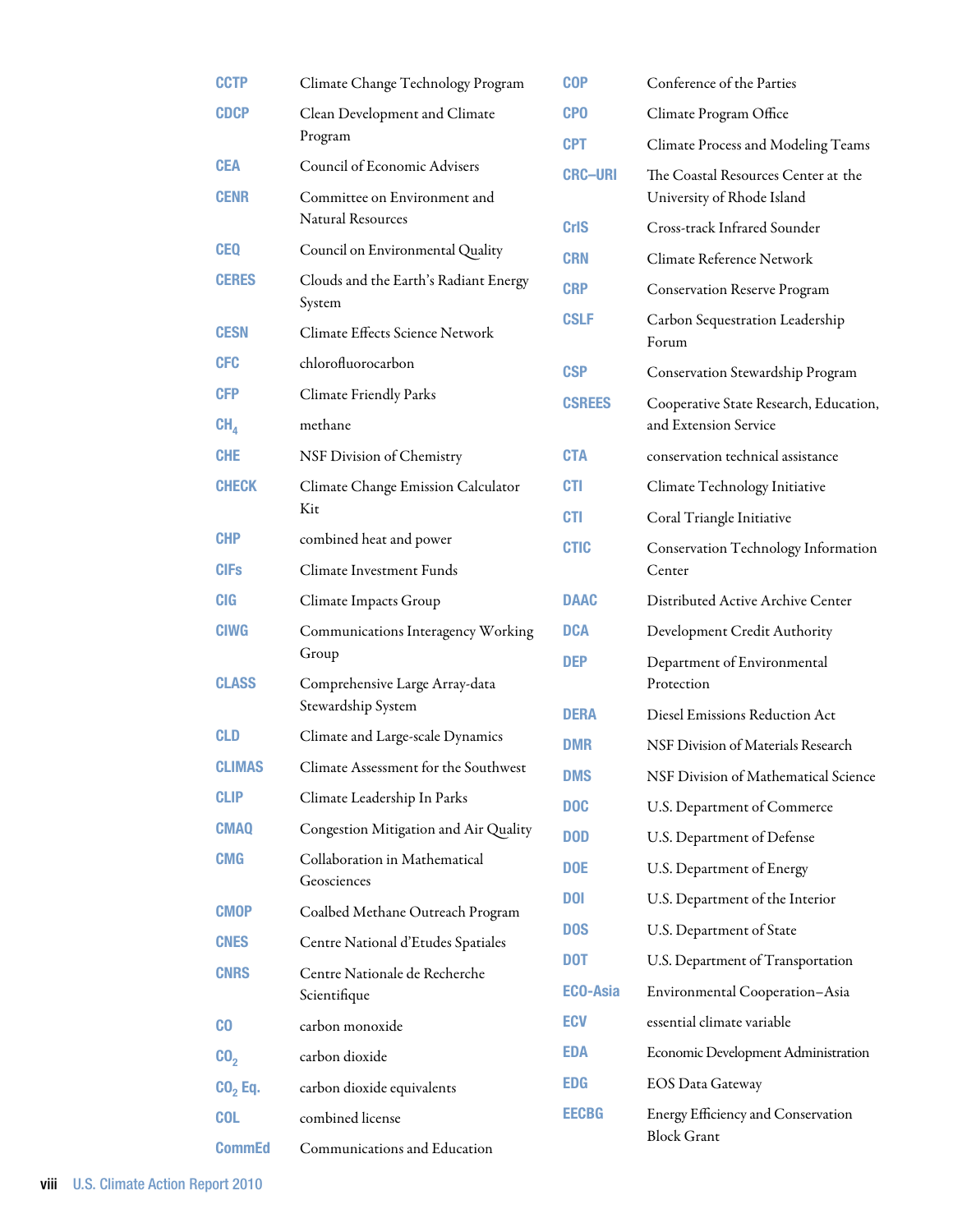| EEP             | Environmental Exports Program                                              | <b>FRPP</b>    | Farm and Ranchlands Protection                                 |
|-----------------|----------------------------------------------------------------------------|----------------|----------------------------------------------------------------|
| <b>EFRC</b>     | Energy Frontier Research Center                                            |                | Program                                                        |
| <b>EFRI</b>     | Emerging Frontiers in Research and                                         | <b>FSA</b>     | Farm Service Agency                                            |
|                 | Innovation                                                                 | <b>FTA</b>     | Federal Transit Administration                                 |
| <b>EGS</b>      | enhanced geothermal systems                                                | <b>FWS</b>     | U.S. Fish and Wildlife Service                                 |
| <b>EHE</b>      | excessive heat event                                                       | <b>FY</b>      | fiscal year                                                    |
| <b>EIA</b>      | Energy Information Administration                                          | G <sub>8</sub> | Group of Eight                                                 |
| <b>EIS</b>      | <b>Environmental Impact Statement</b>                                      | <b>GAW</b>     | Global Atmospheric Watch                                       |
| <b>EISA</b>     | Energy Independence and Security<br>Act of 2007                            | <b>GBEP</b>    | Global Bioenergy Partnership                                   |
|                 |                                                                            | <b>GCCE</b>    | Global Climate Change Education                                |
| <b>EOS</b>      | Earth Observing System                                                     | <b>GCCI</b>    | Global Climate Change Impacts in the                           |
| <b>EOSDIS</b>   | Earth Observing System Data and                                            |                | <b>United States</b>                                           |
|                 | <b>Information System</b>                                                  | <b>GCEP</b>    | Global Change Education Program                                |
| <b>EPA</b>      | U.S. Environmental Protection Agency                                       | <b>GCOS</b>    | Global Climate Observing System                                |
| <b>EPAct</b>    | Energy Policy Act of 2005                                                  | <b>GCRA</b>    | Global Change Research Act                                     |
| Eq.             | equivalents                                                                | <b>GDA</b>     | Global Development Alliance                                    |
| <b>EQIP</b>     | <b>Environmental Quality Incentives</b><br>Program                         | <b>GDP</b>     | gross domestic product                                         |
| <b>ESP</b>      | early site permit                                                          | <b>GEF</b>     | Global Environment Facility                                    |
| <b>ESSEA</b>    | Earth System Science Education                                             | <b>Gen IV</b>  | <b>Generation IV Nuclear Energy Systems</b>                    |
|                 | Alliance                                                                   | <b>GEO</b>     | Intergovernmental Group on Earth                               |
| <b>ETBC</b>     | Emerging Topics in Biogeochemical                                          |                | Observations                                                   |
|                 | Cycles                                                                     | <b>GEOSS</b>   | Global Earth Observation System of                             |
| <b>EUGENE</b>   | Ecological Understanding as a Guideline                                    |                | Systems                                                        |
|                 | for Evaluation of Nonformal Education                                      | Gg             | gigagram                                                       |
| <b>EUMETSAT</b> | European Organisation for the<br>Exploitation of Meteorological Satellites | <b>GHG</b>     | greenhouse gas                                                 |
| Ex-Im           |                                                                            | <b>GIF</b>     | Generation IV International Forum                              |
| °F              | Export-Import Bank                                                         | <b>GIS</b>     | geographic information system                                  |
|                 | degree Fahrenheit                                                          | <b>GLOBE</b>   | Global Learning and Observations to<br>Benefit the Environment |
| <b>FAA</b>      | Federal Aviation Administration                                            | <b>GLOBEC</b>  |                                                                |
| <b>FCCA</b>     | Forest, Climate & Community Alliance                                       | <b>GLOSS</b>   | Global Ocean Ecosystems Dynamics                               |
| <b>FCPF</b>     | Forest Carbon Partnership Facility                                         |                | Global Sea Level Observing System                              |
| <b>FEMP</b>     | Federal Energy Management Program                                          | <b>GOES</b>    | Geostationary Operational<br><b>Environmental Satellite</b>    |
| <b>FEWS NET</b> | Famine Early Warning Systems Network                                       | GOOS           | Global Ocean Observing System                                  |
| <b>FHA</b>      | Federal Housing Administration                                             | <b>GOSIC</b>   | Global Observing System Information                            |
| <b>FHWA</b>     | Federal Highway Administration                                             |                | Center                                                         |
| <b>FM</b>       | frequency modulation                                                       | <b>GPS</b>     | global positioning system                                      |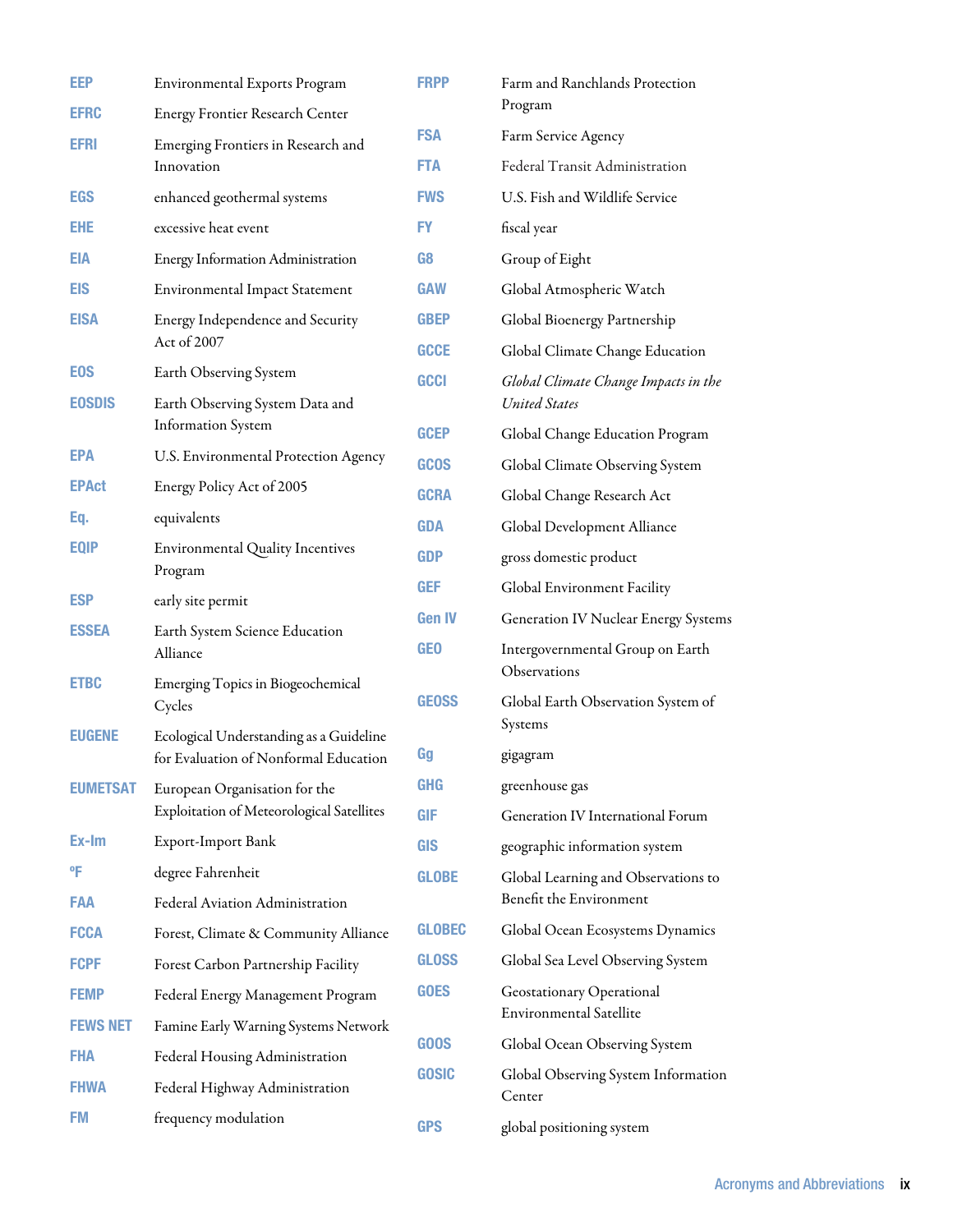| <b>GRACE</b>    | Gravity Recovery and Climate<br>Experiment                          | <b>IPHE</b>        | International Partnership for the<br>Hydrogen Economy             |
|-----------------|---------------------------------------------------------------------|--------------------|-------------------------------------------------------------------|
| <b>GRACEnet</b> | Greenhouse Gas Reduction through                                    | <b>IPY</b>         | <b>International Polar Year</b>                                   |
|                 | Agricultural Carbon Enhancement                                     | <b>IRENA</b>       | International Renewable Energy Agency                             |
| <b>GRP</b>      | Network                                                             | <b>IRG</b>         | <b>International Resources Group</b>                              |
| <b>GRUAN</b>    | Grassland Reserve Program<br>GCOS Reference Upper-Air Network       | <b>IRI</b>         | International Research Institute for<br>Climate and Society       |
| <b>GTOS</b>     | Global Terrestrial Observing System                                 | <b>ISE</b>         | <b>Informal Science Education</b>                                 |
| <b>GWP</b>      | global warming potential                                            | <b>ITAP</b>        | International Technical Assistance                                |
| ha              | hectare                                                             |                    | Program                                                           |
| <b>HCFC</b>     | hydrochlorofluorocarbon                                             | <b>ITEST</b>       | Innovative Technology Experiences for                             |
| HD              | high definition                                                     |                    | Students and Teachers                                             |
| <b>HFC</b>      | hydrofluorocarbon                                                   | <b>ITP</b>         | Industrial Technologies Program                                   |
| <b>HFC-23</b>   | fluoroform                                                          | <b>IWGEO</b>       | Interagency Working Group on Earth<br>Observations                |
| <b>HFEs</b>     | hydrofluorinated ethers                                             | <b>AXAL</b>        | Japanese Exploration Space Agency                                 |
| <b>HIV/AIDS</b> | human immunodeficiency virus/<br>acquired immunodeficiency syndrome | $K-12$             | kindergarten through grade 12                                     |
| <b>HSPF</b>     | Hydrologic Simulation Program-Fortran                               | kg                 | kilogram                                                          |
| HUD             | U.S. Department of Housing and<br>Urban Development                 | km                 | kilometer                                                         |
|                 |                                                                     | km <sup>2</sup>    | square kilometers                                                 |
| <b>HVAC</b>     | heating, ventilation, and air conditioning                          | <b>kWh</b>         | kilowatt-hour                                                     |
| IAC             | <b>Industrial Assessment Center</b>                                 | <b>LDCM</b>        | Landsat Data Continuity Mission                                   |
| IASI            | <b>Infrared Atmospheric Sounding</b>                                | <b>LIDAR</b>       | light detection and ranging                                       |
|                 | Interferometer                                                      | <b>LMOP</b>        | Landfill Methane Outreach Program                                 |
| <b>ICAA</b>     | Initiative for Conservation in the<br>Andean Amazon                 | <b>M2M</b>         | Methane to Markets                                                |
| <b>ICO</b>      | Integration and Coordination Office                                 | <b>MCC</b>         | Millennium Challenge Corporation                                  |
| <b>ICS</b>      | <b>Incident Command System</b>                                      | <b>MEF</b>         | Major Economies Forum on Energy<br>and Climate                    |
| <b>IDEA</b>     | Integrated Data and Environmental<br>Applications                   | <b>MERITO</b>      | Multicultural Education for Resource<br>Issues Threatening Oceans |
| IEA             | <b>International Energy Agency</b>                                  | <b>MetOp</b>       | Meteorological Operational                                        |
| <b>IGEM</b>     | Intertemporal General Equilibrium<br>Model                          | mi                 | mile                                                              |
| IGLO            | International Action on Global                                      | mi <sup>2</sup>    | square miles                                                      |
|                 | Warming                                                             | MIT                | Massachusetts Institute of Technology                             |
| in              | inch                                                                | mm                 | millimeter                                                        |
| <b>100S</b>     | <b>Integrated Ocean Observing System</b>                            | MMT                | million metric tons                                               |
| <b>IPCC</b>     | Intergovernmental Panel on Climate<br>Change                        | MMTCO <sub>2</sub> | million metric tons of carbon dioxide                             |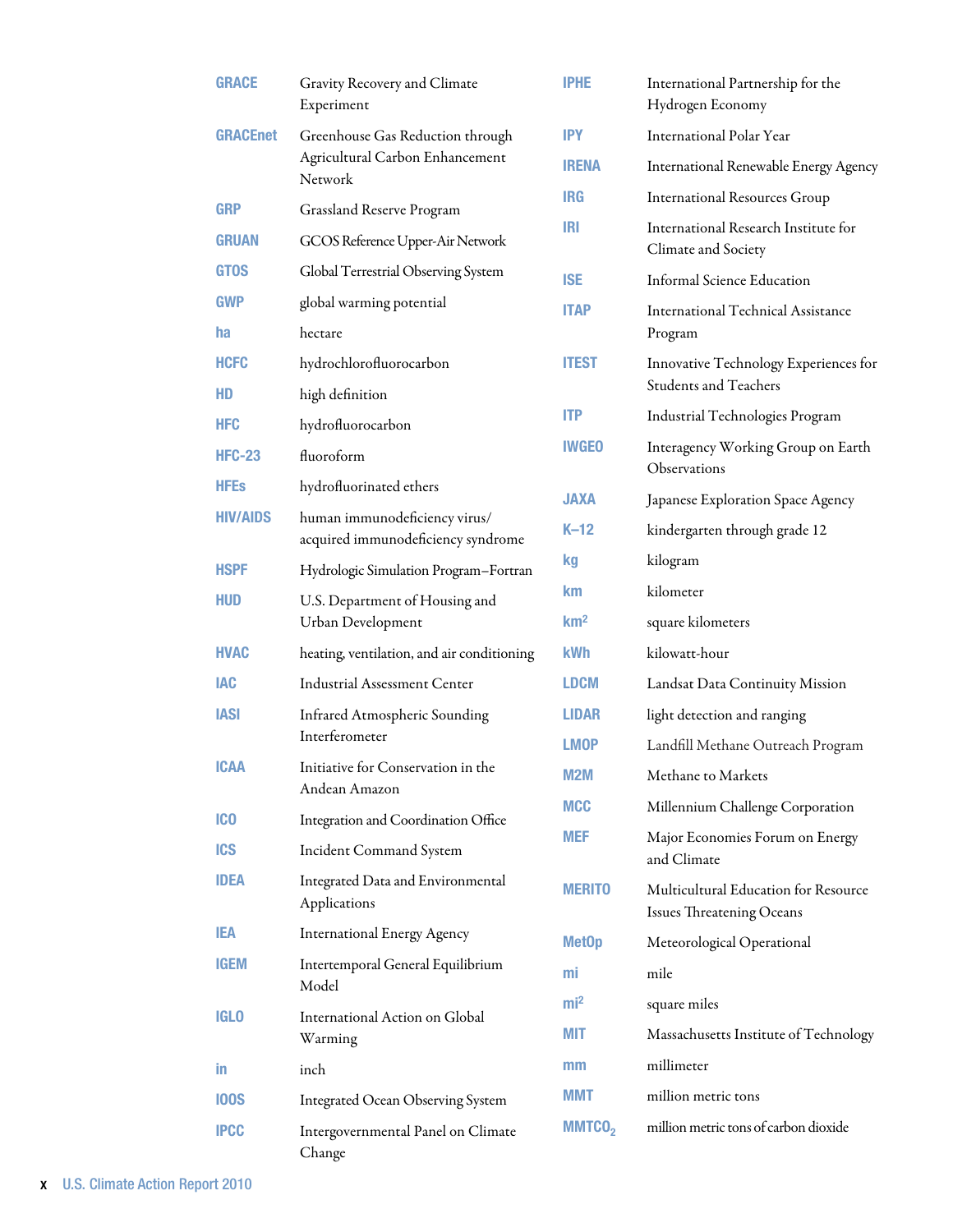| <b>MODIS</b>                | Moderate Resolution Imaging<br>Spectroradiometer                                                          | <b>NPOESS</b>                | National Polar-orbiting Operational<br>Environmental Satellite System |  |
|-----------------------------|-----------------------------------------------------------------------------------------------------------|------------------------------|-----------------------------------------------------------------------|--|
| <b>MOU</b>                  | Memorandum of Understanding                                                                               | <b>NPS</b>                   | National Park Service                                                 |  |
| <b>MPL</b>                  | Micro Pulse Lidar                                                                                         | <b>NRC</b>                   | National Research Council                                             |  |
| <b>MPLNET</b>               | Micro Pulse Lidar Network                                                                                 | <b>NRCS</b>                  | <b>Natural Resources Conservation Service</b>                         |  |
| <b>MPG</b>                  | miles per gallon                                                                                          | <b>NSF</b>                   | U.S. National Science Foundation                                      |  |
| <b>MPO</b>                  | metropolitan planning organization                                                                        | <b>NSTA</b>                  | National Science Teachers Association                                 |  |
| <b>MSM</b>                  | Multi-Scale Modeling                                                                                      | <b>NSDL</b>                  | National STEM Education Distributed<br>Learning                       |  |
| <b>MSW</b>                  | municipal solid waste                                                                                     |                              |                                                                       |  |
| <b>MW</b>                   | megawatt                                                                                                  | <b>NSTC</b>                  | National Science and Technology<br>Council                            |  |
| <b>MWe</b>                  | megawatts electric                                                                                        | NTI                          | National Transit Institute                                            |  |
| <b>MWh</b>                  | megawatt-hour                                                                                             | <b>NWCC</b>                  | National Water and Climate Center                                     |  |
| <b>MY</b>                   | model year                                                                                                |                              | ozone                                                                 |  |
| N <sub>2</sub> 0            | nitrous oxide                                                                                             | 0 <sub>3</sub><br><b>OAP</b> |                                                                       |  |
| <b>NACP</b>                 | North American Carbon Program                                                                             | <b>OAS</b>                   | Office of Atmospheric Programs                                        |  |
| <b>NAS</b>                  | National Academies of Science                                                                             | <b>OCO</b>                   | Organization of American States                                       |  |
| <b>NASA</b>                 | National Aeronautics and Space                                                                            |                              | Orbiting Carbon Observatory                                           |  |
|                             | Administration                                                                                            | <b>OCS</b>                   | Outer Continental Shelf                                               |  |
| <b>NAST</b>                 | National Assessment Synthesis Team                                                                        | <b>ODS</b>                   | ozone-depleting substance                                             |  |
| <b>NCDC</b>                 | National Clean Diesel Campaign                                                                            | <b>OECC</b>                  | White House Office of Energy and<br>Climate Change                    |  |
| <b>NCDC</b>                 | National Climatic Data Center                                                                             | <b>OECD</b>                  | Organisation for Economic                                             |  |
| <b>NEMS</b>                 | National Energy Modeling System                                                                           |                              | Co-operation and Development                                          |  |
| <b>NEON</b>                 | National Ecological Observatory                                                                           | ONMS                         | Office of National Marine Sanctuaries                                 |  |
| NF <sub>3</sub>             | Network<br>nitrogen trifluoride                                                                           | <b>OPEC</b>                  | Organization of the Petroleum<br><b>Exporting Countries</b>           |  |
| <b>NGO</b>                  | nongovernmental organization                                                                              | <b>OPIC</b>                  | Overseas Private Investment Corporation                               |  |
| <b>NHTSA</b>                | National Highway Traffic Safety                                                                           | <b>OSTP</b>                  | Office of Science and Technology Policy                               |  |
|                             | Administration                                                                                            | <b>OSVW</b>                  | ocean surface vector winds                                            |  |
| <b>NIDIS</b><br><b>NIFA</b> | National Integrated Drought<br><b>Information System</b><br>National Institute of Food and<br>Agriculture | <b>P2C2</b>                  | Paleo Perspectives on Climate Change                                  |  |
|                             |                                                                                                           | <b>PAA</b>                   | Price-Anderson Act                                                    |  |
|                             |                                                                                                           | <b>PaCIS</b>                 | Pacific Climate Information System                                    |  |
| <b>NMVOC</b>                | non-methane volatile organic compound                                                                     | <b>PANGEA</b>                |                                                                       |  |
| <b>NOAA</b>                 | National Oceanic and Atmospheric                                                                          |                              | Partnerships for New GEOSS<br>Applications                            |  |
|                             | Administration                                                                                            | PARTNER                      | Partnership for AiR Transportation                                    |  |
| $NO_{x}$                    | oxides of nitrogen                                                                                        |                              | Noise and Emissions Reduction                                         |  |
| <b>NP</b>                   | nuclear power                                                                                             | <b>PES</b>                   | payment for ecosystem services                                        |  |
|                             |                                                                                                           | <b>PFAN</b>                  | Private Financing Advisory Network                                    |  |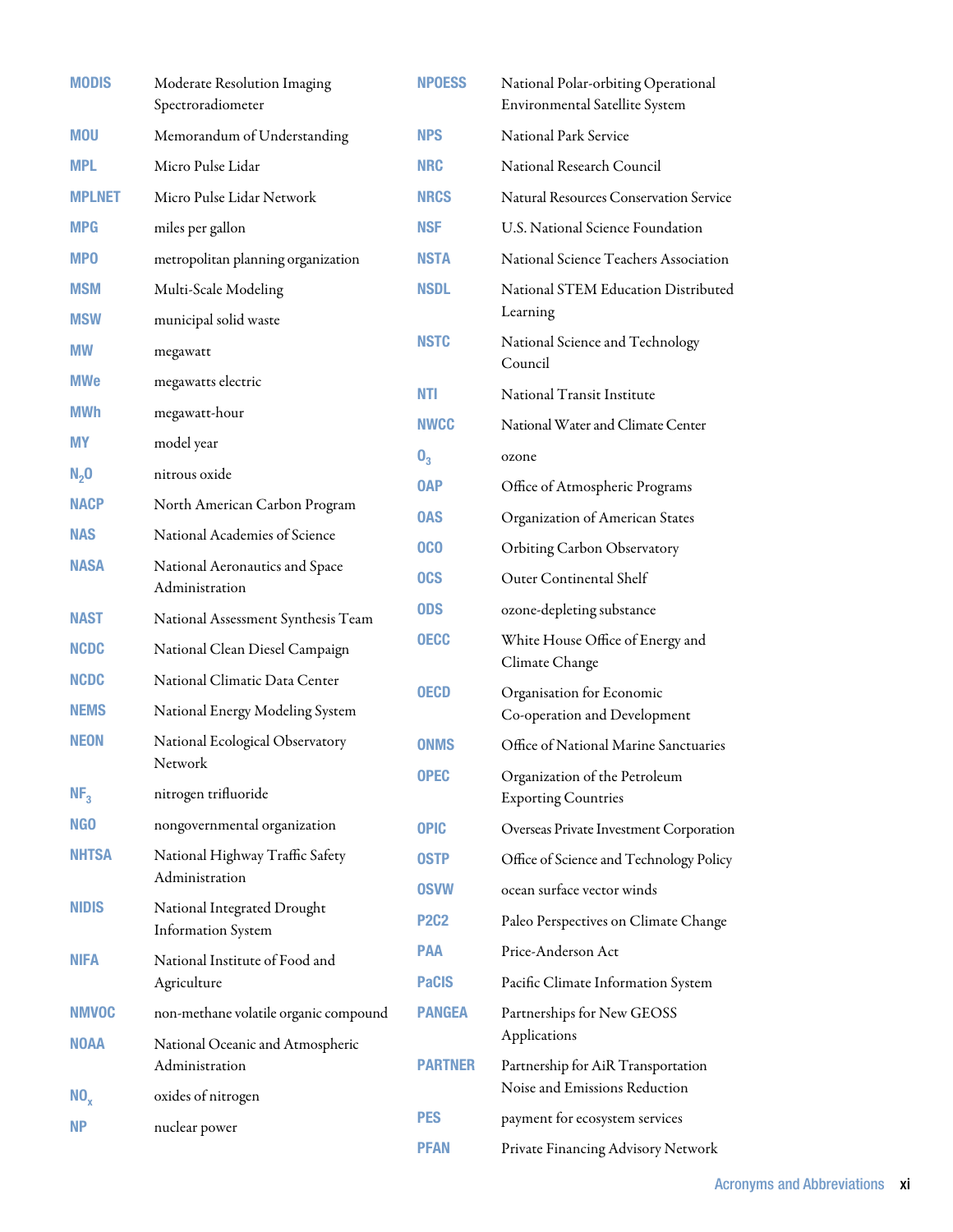| <b>PFC</b>       | perfluorocarbon                                                                                                            | <b>SAFET</b>        |
|------------------|----------------------------------------------------------------------------------------------------------------------------|---------------------|
| <b>PHEV</b>      | plug-in hybrid electric vehicle                                                                                            |                     |
| PIH              | plug-in hybrid                                                                                                             | <b>SAPs</b>         |
| PL               | Public Law                                                                                                                 | <b>SAR</b>          |
| PM               | particulate matter                                                                                                         | <b>SCAN</b>         |
| <b>POES</b>      | Polar Operational Environmental<br>Satellites                                                                              | <b>S'COO</b>        |
| <b>PRICIP</b>    | Pacific Region Integrated Climatology<br><b>Information Products</b>                                                       | <b>SeaWi</b><br>SEN |
| PTC              | production tax credit                                                                                                      | <b>SEP</b>          |
| <b>QuickSCAT</b> | Quick Scatterometer                                                                                                        | <b>SERVII</b>       |
| <b>R&amp;D</b>   | research and development                                                                                                   |                     |
| <b>RAMA</b>      | Research Moored Array for African-                                                                                         | SF <sub>6</sub>     |
|                  | Asian-Australian Monsoon Analysis                                                                                          | SFR                 |
|                  | and Prediction                                                                                                             | <b>SGCR</b>         |
| RANET            | Radio and Internet for the<br>Communication of Hydro-<br>Meteorological and Climate-Related<br>Information for Development | <b>SHADO</b>        |
| RCMRD            | Regional Center for Mapping of<br>Resources for Development                                                                | <b>SNAP</b>         |
| <b>RD&amp;D</b>  | research, development, and                                                                                                 | <b>SNOTE</b>        |
|                  | demonstration                                                                                                              | SO <sub>2</sub>     |
| <b>REC</b>       | renewable energy credit                                                                                                    | <b>SOARS</b>        |
| REDD             | reducing emissions from deforestation<br>and degradation                                                                   | <b>SORCE</b>        |
| REDI             | Renewables and Efficiency Deployment<br>Initiative                                                                         | <b>SOS</b>          |
| Reeep            | Renewable Energy and Energy                                                                                                | <b>STAR</b>         |
|                  | Efficiency Partnership                                                                                                     | <b>STEM</b>         |
| REPI             | Renewable Energy Production Incentive                                                                                      |                     |
| RES              | renewable energy standard                                                                                                  | <b>SUV</b>          |
| RFS              | renewable fuels standard                                                                                                   | <b>SWAT</b>         |
| RGGI             | Regional Greenhouse Gas Initiative                                                                                         | <b>SWIM</b>         |
| RISA             | Regional Integrated Science and                                                                                            | T&D                 |
|                  | Assessments Program                                                                                                        | TA <sub>0</sub>     |
| <b>RPS</b>       | renewable portfolio standard                                                                                               | <b>TBtus</b>        |
| S&A              | synthesis and assessment                                                                                                   | <b>TFCA</b>         |
|                  |                                                                                                                            |                     |

| <b>SAFETEA-LU</b> | Safe, Accountable, Flexible, Efficient<br>Transportation Equity Act: A Legacy<br>for Users |  |  |
|-------------------|--------------------------------------------------------------------------------------------|--|--|
| <b>SAPs</b>       | Synthesis and Assessment Products                                                          |  |  |
| <b>SAR</b>        | Second Assessment Report                                                                   |  |  |
| <b>SCAN</b>       | Soil Climate Analysis Network                                                              |  |  |
| S'COOL            | Students' Cloud Observations On-Line                                                       |  |  |
| <b>SeaWiFS</b>    | Sea-viewing Wide Field-of-view Sensor                                                      |  |  |
| <b>SEN</b>        | Save Energy Now                                                                            |  |  |
| SEP               | State Energy Program                                                                       |  |  |
| <b>SERVIR</b>     | Regional Visualization and Monitoring<br>System                                            |  |  |
| SF <sub>6</sub>   | sulfur hexafluoride                                                                        |  |  |
| SFR               | Sodium Fast Reactor                                                                        |  |  |
| <b>SGCR</b>       | Subcommittee on Global Change<br>Research                                                  |  |  |
| <b>SHADOZ</b>     | Southern Hemisphere ADditional<br>OZonesondes                                              |  |  |
| <b>SNAP</b>       | Significant New Alternatives Policy<br>program                                             |  |  |
| <b>SNOTEL</b>     | SNOpack TELemetry                                                                          |  |  |
| S0,               | sulfur dioxide                                                                             |  |  |
| <b>SOARS</b>      | Significant Opportunities in<br>Atmospheric Research and Science                           |  |  |
| <b>SORCE</b>      | Solar Radiation and Climate<br>Experiment                                                  |  |  |
| <b>SOS</b>        | Science On a Sphere®                                                                       |  |  |
| <b>STAR</b>       | Science To Achieve Results                                                                 |  |  |
| <b>STEM</b>       | science, technology, engineering, and<br>mathematics                                       |  |  |
| <b>SUV</b>        | sport utility vehicle                                                                      |  |  |
| <b>SWAT</b>       | Soil and Water Assessment Tool                                                             |  |  |
| <b>SWiM</b>       | System-Wide Monitoring                                                                     |  |  |
| <b>T&amp;D</b>    | transmission and distribution                                                              |  |  |
| TA <sub>0</sub>   | Tropical-Atmosphere-Ocean                                                                  |  |  |
| <b>TBtus</b>      | trillion British thermal units                                                             |  |  |
| <b>TFCA</b>       | <b>Tropical Forest Conservation Act</b>                                                    |  |  |
| Tg                | teragram                                                                                   |  |  |